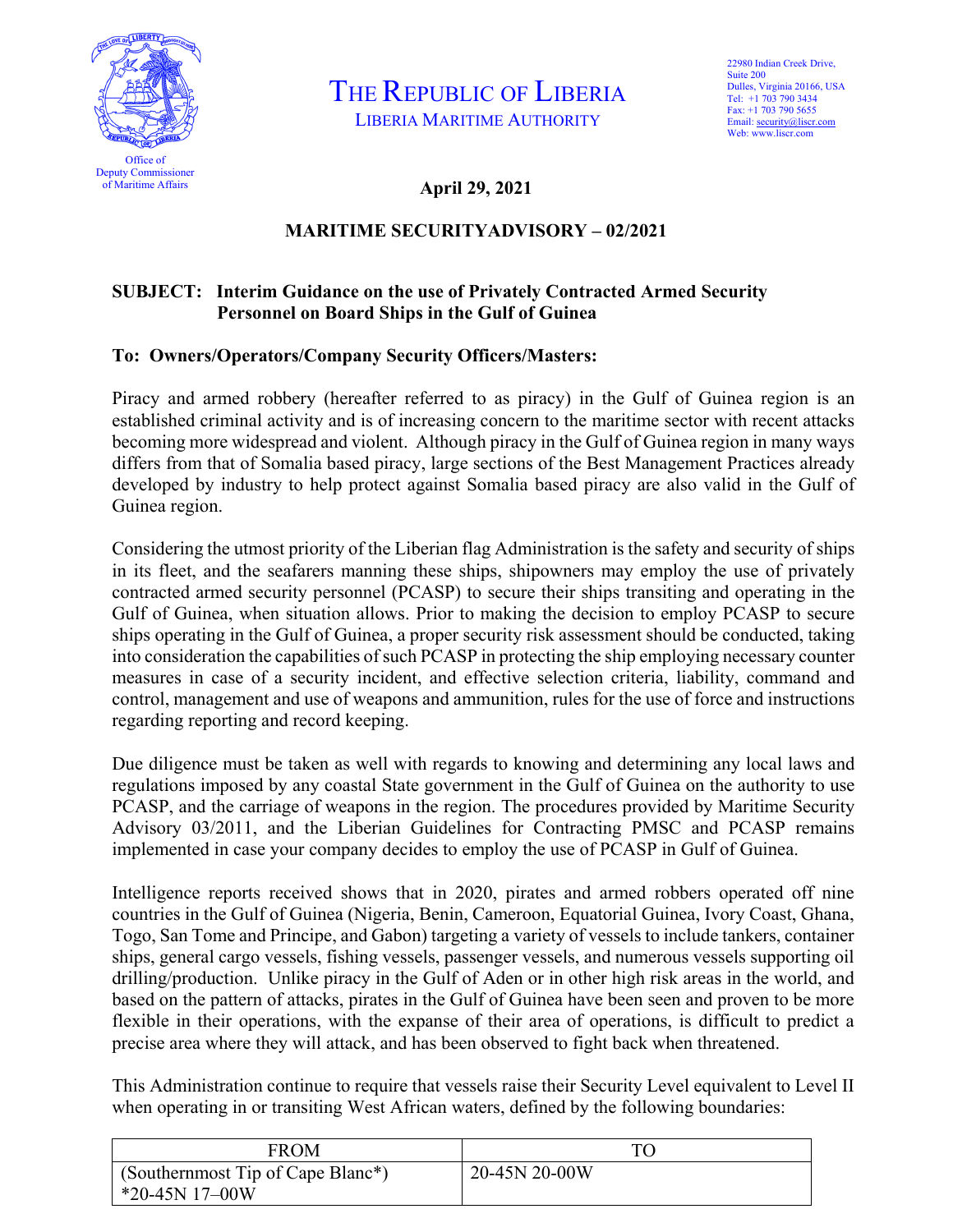| 20-45N 20-00W     | 10-00N 20-00W               |
|-------------------|-----------------------------|
| 10-00N 20-00W     | 00-00N/S 09-45W             |
| 00-00N/S 09-45W   | $00-00N/S$ 00-00E/W         |
| 00-00N/S 00-00E/W | 10-00S 10-00E               |
| 10-00S 10-00E     | 7-15S 10-00E                |
| 17-15S 10-00E     | $*17-15S$ 11-45E            |
|                   | (Angola / Namibia border**) |

Security Level equivalent to Level II is required to ensure higher vigilance and tighter controls to protect against possible acts of piracy, illegal boarding and stowaways. Upon change of Security Level Masters should report to the Administration via email to [security@liscr.com.](mailto:security@liscr.com)

Liberian ships, anchoring, transiting, or operating in this region must continue to implement the procedures in their approved Ship Security Plan. The current process of implementing enhanced security procedures for ships operating on this region, including compliance with the recommendations of *the "Best Management Practices to Deter Piracy and Enhance Maritime Security Off the Coast of West Africa including the Gulf of Guinea"* (BMP-West Africa) and the *"Guidelines for Owners, Operators and Masters for protection against piracy in the Gulf of Guinea region" (Version 2, June 2016)* are still considered as the most effective tool in protecting any ships from piracy attacks. Copies of these documents are available for download at [https://www.liscr.com/maritime/Piracy,](https://www.liscr.com/maritime/Piracy)

Owners, operators and Masters are urged to always register with Maritime Domain Awareness for Trade-Gulf of Guinea (MDAT- GoG) upon their vessel entering its voluntary reporting area and to report suspicious activity and incidents of piracy and armed robbery in a timely manner by contacting the MDAT- GoG by phone at +33 (02) 98 22 88 88, or by email to [watchkeepers@mdat-gog.org.](mailto:watchkeepers@mdat-gog.org)

All details for registration and reporting are contained on UKHO security chart Q 6114 and CS Carte de sûreté maritime 8801. As further, Owners, operators and Masters are encouraged to visit the new MDAT- GoG website at [https://gog-mdat.org](https://gog-mdat.org/) for more information.

Owners, operators and Masters of vessels operating in the Gulf of Guinea are urged to also report incidents of piracy and armed robbery or threats thereof and suspicious activity to:

- 1. The nearest RCC,
- 2. The flag State Email: [security@liscr.com;](mailto:security@liscr.com) Phone:  $+1$  703 251-2490, ask for Maritime Security; AOH Phone:  $+ 1$  703 963 6216 to contact the Duty Officer; AOH Email: [dutyofficer@liscr.com](mailto:dutyofficer@liscr.com)
- 3. The IMB Piracy Reporting Centre by Phone + 60 3 2031 0014 or by Email to:  $\frac{\text{imbk}}{2\text{c} \cdot \text{c} \cdot \text{c} \cdot \text{c} \cdot \text{c} \cdot \text{c}}$  For more information, please contact the Security Department at telephone:  $+$  1 703 251-2490; Email [security@liscr.com;](mailto:security@liscr.com) or visit [https://www.liscr.com/maritime/Piracy.](https://www.liscr.com/maritime/Piracy)

Once it has been determined to embark armed guards on board a Liberian flagged vessel, the Administration requires the following:

1. Procedures of the PCASP shall be addressed within the Ship Security Plan (SSP) in the form of an appendix. Confirmation that all requirements have been met along with a copy